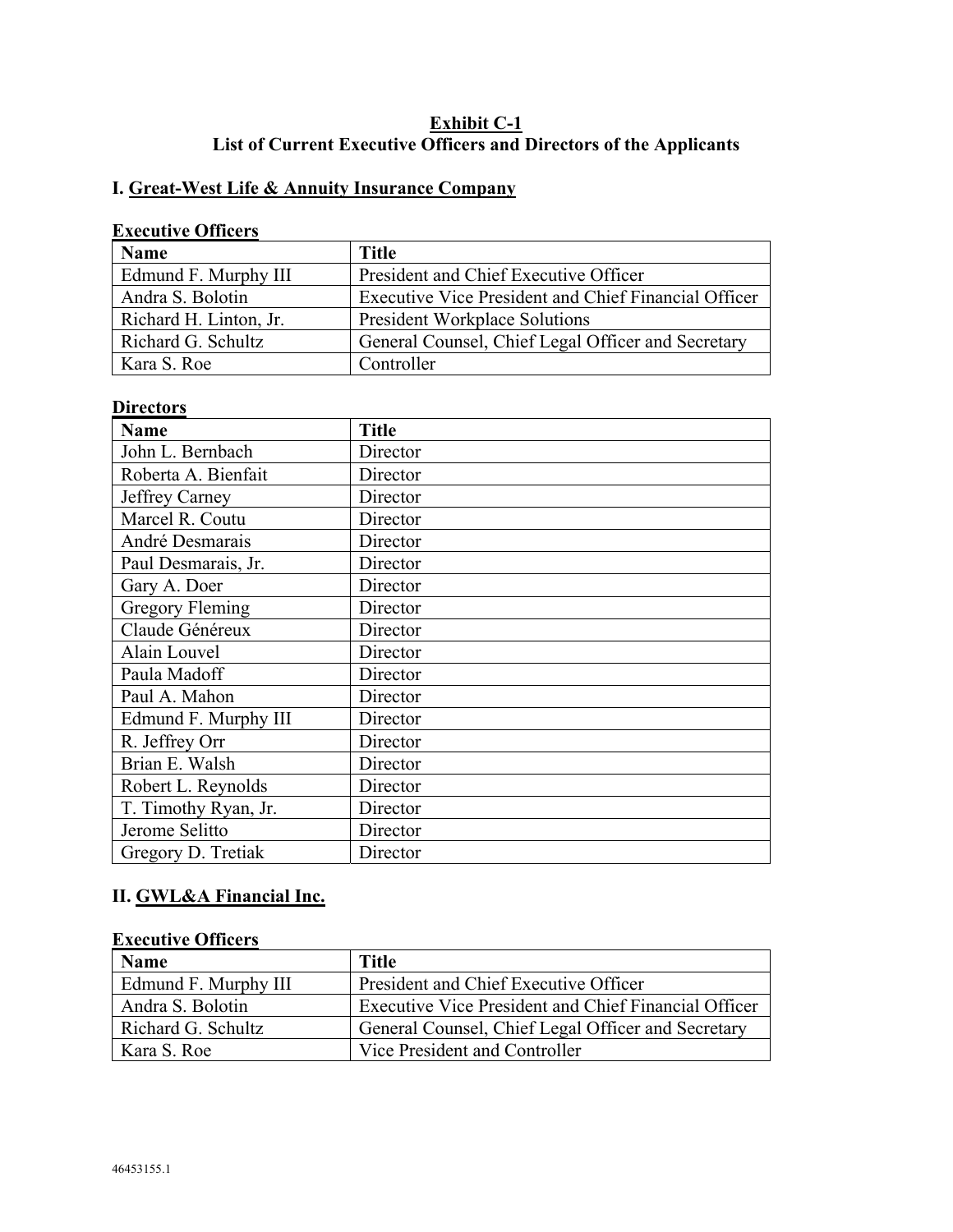### **Directors Name** Title<br> **R.** Jeffrey Orr Director R. Jeffrey Orr Director<br>
Paul A. Mahon Director Paul A. Mahon Robert L. Reynolds Director

# **III. Great-West Lifeco U.S. LLC**

### **Executive Officers**

| <b>Name</b>        | <b>Title</b>                                         |
|--------------------|------------------------------------------------------|
| Paul Mahon         | President and Chief Executive Officer                |
| Andra S. Bolotin   | Executive Vice President and Chief Financial Officer |
| Kara S. Roe        | Treasurer                                            |
| Richard G. Schultz | Secretary                                            |

#### **Directors**

| <b>Name</b>        | <b>Title</b> |
|--------------------|--------------|
| R. Jeffrey Orr     | Director     |
| Paul A. Mahon      | Director     |
| Robert L. Reynolds | Director     |

# **IV. Great-West Financial (Nova Scotia) Co.**

#### **Executive Officers**

| -------------------    |              |
|------------------------|--------------|
| <b>Name</b>            | <b>Title</b> |
| <b>Charles Henaire</b> | President    |
| Gord Peters            | Secretary    |

### **Directors**

| <b>Name</b>              | Title    |
|--------------------------|----------|
| <b>Garry MacNicholas</b> | Director |
| Jeff Macoun              | Director |
| David McCarthy           | Director |

### **V. Great-West Lifeco Inc.**

#### **Executive Officers**

| Name                     | <b>Title</b>                                                |
|--------------------------|-------------------------------------------------------------|
| Paul A. Mahon            | President and Chief Executive Officer                       |
| Arshil Jamal             | President and Group Head, Strategy, Investments,            |
|                          | Reinsurance and Corporate Development                       |
| <b>Garry MacNicholas</b> | <b>Executive Vice President and Chief Financial Officer</b> |
| <b>Gord Peters</b>       | Vice-President, Associate General Counsel and               |
|                          | <b>Corporate Secretary</b>                                  |
| David Harney             | President and Chief Operating Officer, Europe               |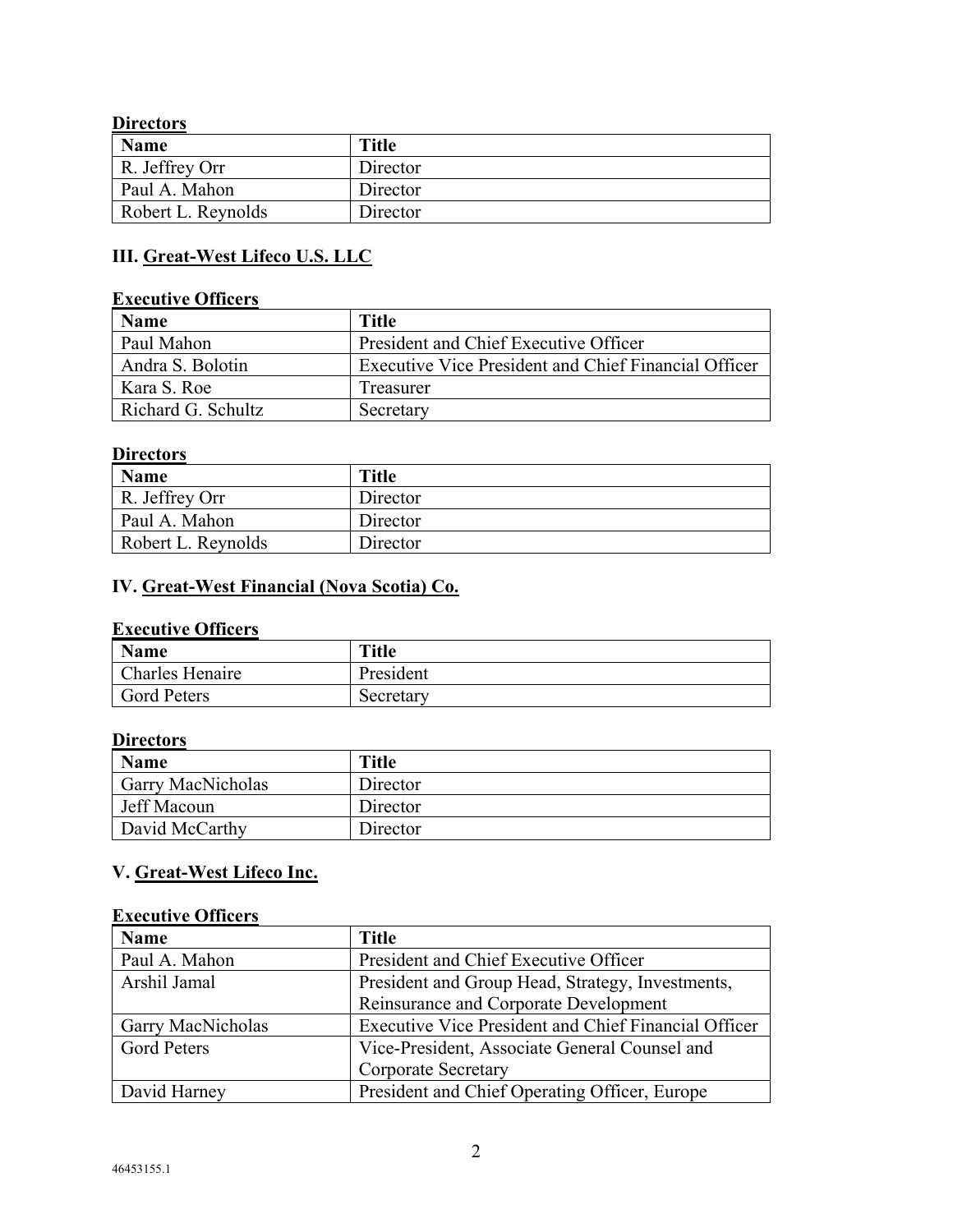| Jeff Macoun     | President and Chief Operating Officer, Canada    |
|-----------------|--------------------------------------------------|
| Charles Henaire | Executive Vice-President, Deputy Chief Financial |
|                 | Officer, Chief Accounting and Control Officer    |
| David McCarthy  | Executive Vice-President and Deputy CFO,         |
|                 | Corporate Development and Capital Management     |

# **Directors**

| <b>Name</b>          | <b>Title</b> |
|----------------------|--------------|
| Michael R. Amend     | Director     |
| Deborah J. Barrett   | Director     |
| Roberta A. Bienfait  | Director     |
| Heather Conway       | Director     |
| Marcel R. Coutu      | Director     |
| André Desmarais      | Director     |
| Paul Desmarais, Jr.  | Director     |
| Gary A. Doer         | Director     |
| David G. Fuller      | Director     |
| Claude Généreux      | Director     |
| Elizabeth C. Lempres | Director     |
| Paula B. Madoff      | Director     |
| Paul A. Mahon        | Director     |
| Susan J. McArthur    | Director     |
| R. Jeffrey Orr       | Director     |
| T. Timothy Ryan, Jr. | Director     |
| Gregory D.Tretiak    | Director     |
| Siim A. Vanaselja    | Director     |
| Brian E. Walsh       | Director     |

# **VI. Power Financial Corporation**

# **Executive Officers**

| <b>Name</b>        | <b>Title</b>                                         |
|--------------------|------------------------------------------------------|
| R. Jeffrey Orr     | President and Chief Executive Officer                |
| Gregory D. Tretiak | Executive Vice President and Chief Financial Officer |
| Denis Le Vasseur   | Vice-President and Controller                        |
| Stéfane Lemay      | Vice-President, General Counsel and Secretary        |

# **Directors**

| <b>Name</b>          | <b>Title</b> |
|----------------------|--------------|
| André Desmarais      | Director     |
| Paul Desmarais, Jr.  | Director     |
| Gary A. Doer         | Director     |
| R. Jeffrey Orr       | Director     |
| T. Timothy Ryan, Jr. | Director     |
| Siim A. Vanaselja    | Director     |